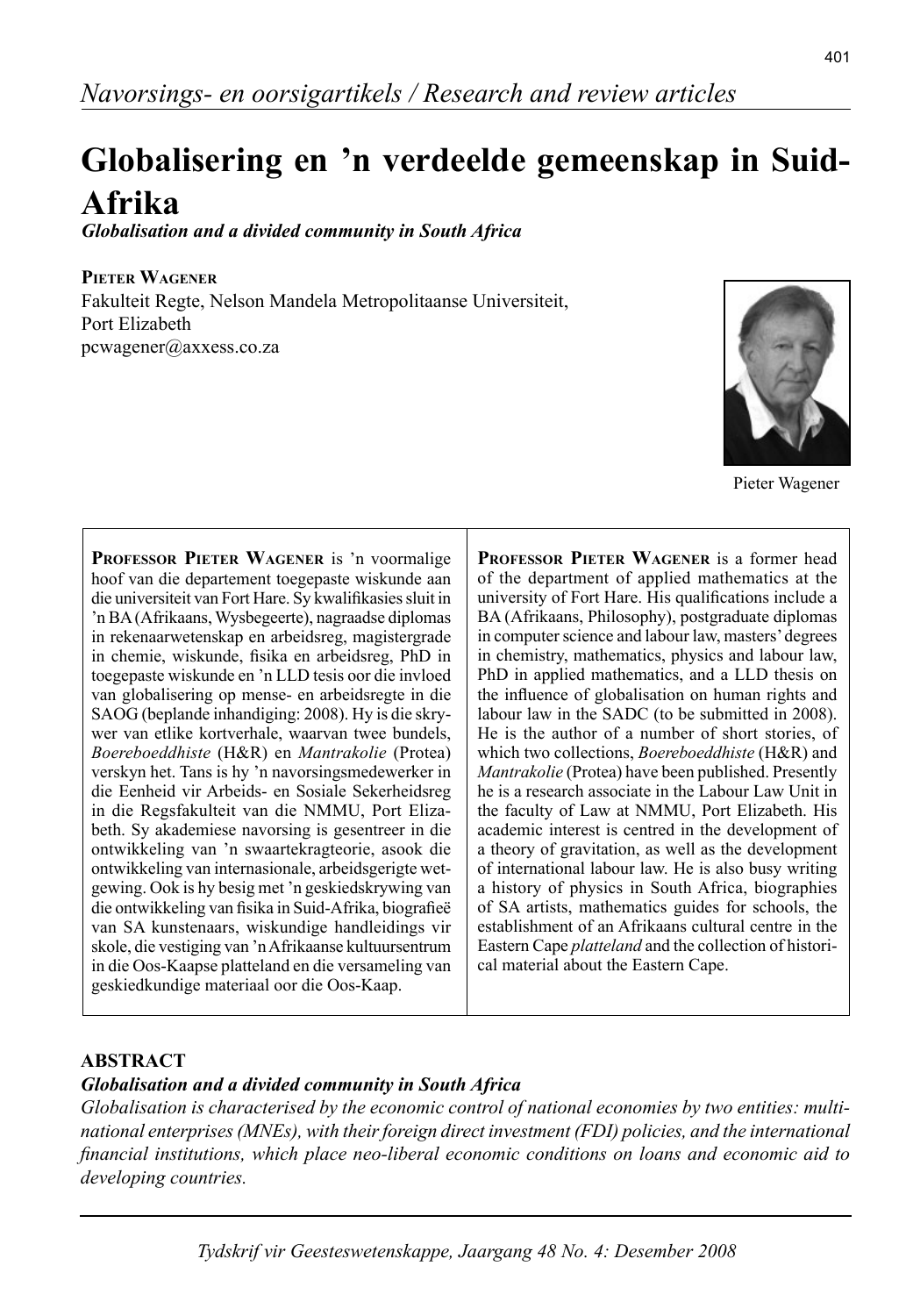*We analyse these influences on the socio-economic structure of the South African community, with special reference to the existence of two disparate developed groups in the country.*

 *These two groups, depicted by convention as white and black, respond in different ways to the socio-economic effects of globalisation. The white group is part of the cultural heritage of globalisation, as driven predominantly by European industrialised countries, and is not adversely affected to the same extent as the black group, which has been catapulted into the global era.*

To analyse the consequences of the impact, we look at five main periods of socio-economic *transformations in European, or Western, history. These correspond approximately to:* 

- *The period from the Magna Carta of 1215 to the establishment of a parliamentary democracy in England after the execution of Charles I in 1649;*
- *The Industrial Revolution from about 1760 to 1830;*
- *The period from the American and French revolutions to the end of World War II (~1780- 1946);*
- *The Atomic Age from World War II to about 1990;*
- *The present Global Age.*

*If we combine the second and third transformations we have successive periods of 434, 200, 40 and 15 years. The acceleration of the transformation periods had disruptive effects on the sociological structure of Western society. This structure changed along the periods successively as rural farming, industrial workers, general commerce, technological society and the global village. European society adapted to these transitions over centuries, but the countries of Africa did not have that leisure.*

 *Black society now has to cope with aggressive marketing campaigns and peer pressure to transform previously predominant rural societies into consumer ones. One result is reminiscent of European transformation during the second to third periods, which is described as "A society in which all members had relations of obligation and reciprocity to all others gave way to one in which individuals in their different roles were cut off from each other, and related to each other only within the marketplace." This reflects the present change in South Africa from the mutual concern of ubuntu to the competitive style of commerce and consumerism.* 

 *This acculturation is showing deleterious effects on black society. Previously unknown Westerntype diseases such as heart disease and diabetes are emerging as major killers. Obesity is becoming rampant due to changes in eating habits, encouraged by advertising campaigns of fast-food MNEs.*

 *Another consequence of modern marketing campaigns is the encouragement of debt. This is a worldwide phenomenon, but in Africa it can lead to serious political instability and social unrest. Uncontrolled debt leads to unreasonable demands for higher salaries, which will discourage further FDI. This will lead to a downward economic spiral and an increase in unemployment.* 

*The present collapse of financial institutions in the US holds dire consequences for the economies of emerging markets. It is expected that the flow of funds to the developing world could be cut by 25%, making it imperative that South Africa, the industrial dynamo of Africa, uses all of its human and industrial resources to soften the blow to this continent. In this regard the continual loss of white expertise to the developed world should be reversed as a matter of urgency.*

 *The upper middle class white sector in South Africa has adapted relatively effortlessly to global changes, which has resulted in a widening gap in affl uence between white and black. The success of the white sector can be ascribed to its historical exposure to globalisation and finding methods to deal with it. The Afrikaner, in its isolation in the past, has been particularly adroit in adapting successfully to global changes. In this regard the white sector, especially its entrepreneurs, must be seen as an asset in competing in the new global economy and that economic development in South Africa is dependent on a greater involvement of this group. For this reason urgent consideration must*  be given to relax the strictures of affirmative action.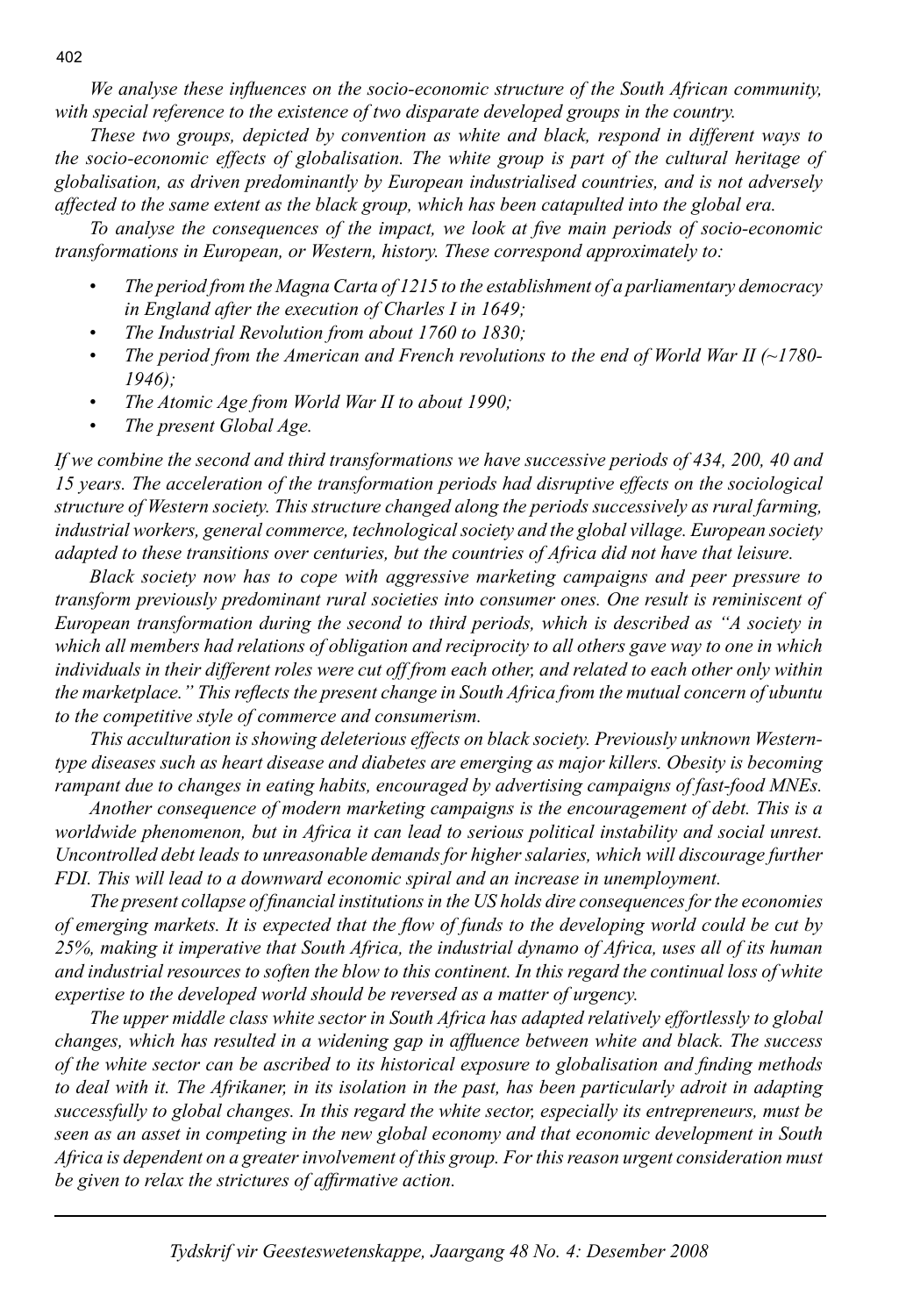## **KEYWORDS:** Globalisation, labour rights, development, debt burden, Africa.

## **TREFWOORDE:** Globalisering, arbeidsregte, ontwikkeling, skuldlas, Afrika.

### **OPSOMMING**

Die verskil in invloed van globalisering op wit en swart gemeenskappe in Suid-Afrika word betrag vanuit 'n sosio-ekonomiese gesigspunt. Hierdie invloede kan in perspektief gesien word deur te kyk na die hoofperiodes van maatskaplike veranderings in die Westerse wêreld gedurende die afgelope 800 jaar. Die blanke in Suid-Afrika, in besonder die Afrikaner, is erfgename van hierdie veranderings en kon in Afrika tred hou met die globale veranderings van die onlangse verlede. Die swart bevolking, daarenteen, is nou skielik in die globale era gewerp. Met die gevolglike akkulturasie ontwikkel nou voorheen onbekende "Westerse kwale" soos hartvatsiekte, diabetes en vetsug. Globalisering, met die aggressiewe bemarkingstegnieke van multinasionale maatskappye, tesame met groepsdruk, veroorsaak boonop 'n ongebreidelde skuldlas. Hierdie skuldlas plaas groter druk op werkgewers vir verhoogde salarisse, wat op sy beurt kan lei tot die onttrekking van buitelandse beleggings en toenemende werkloosheid. Hierdie spiraal kan verder lei tot politieke onrus.

 Vanweë sy agtergrond, kan die blanke 'n noodsaaklike rol speel in die globale ekonomiese wedloop. Om dit te verstewig, sal die beperkings van swart bemagtiging heroorweeg moet word.

## **1. INLEIDING**

Kritiek op die invloed van globalisering bestaan uit populistiese demonstrasies, in besonder dié in Seattle en Genoa, van kommentatore (Chomsky 2000; Klein 2001; Falk 1999), regsgeleerdes (Hepple 2005) en ekonome (Stiglitz 2002). Oorhoofs val die klem op die miskenning van menseregte, wat ook die kategorieë van kulturele, kinder-, omgewings-, vroue-, burgerlike en sekerheidsregte insluit. Verder word beweer dat globalisering die gaping tussen die ryk en arm lande vergroot (BBC News 2003; Rossouw 2006:259).

 Voorstanders van globalisering word gevind in die liggame wat globalisering dryf, soos die Wêreldbank (WB), Wêreldhandelsorganisasie (WHO), Internasionale Monetêre Fonds (IMF) en Wêreld-Ekonomiese Forum (WEF), waar ekonomiese modelle van globalisering voorgehou word as 'n onafwendbare, maar nogtans voordelige ontwikkeling vir die wêreld se volkere. Hierdie modelle word dan ook meestal op die Derde Wêreld, oftewel ontwikkelende lande, afgedwing deur voorwaardes te koppel aan buitelandse hulp en direkte buitelandse investering (DBI). DBI word toegepas deur die handelsarm van bogenoemde liggame, naamlik private multinasionale maatskappye (MNM). Hierdie maatskappye, met hul hoofkantore in die ontwikkelde lande, voorsien kapitaal om nuwe maatskappye in 'n gasheerland te vestig, of om bestaande maatskappye in sodanige lande oor te neem. In teenstelling met binnelandse maatskappye, met hul kapitaal hoofsaaklik plaaslik vasgelê, kan MNMe met bloot 'n boekinskrywing hul fondse na ander lande verplaas.

 Hierdie modelle word deur kritici as neo-liberalisties beskryf (Chomsky 2000; Klein 2001; Falk 1999) en word gekenmerk deur wat bekend staan as die Washington konsensus, d.w.s. die bepalings van die WB, WHO en IMF, wat bestaan uit fiskale beperkings, privatisering en die oopstel van markte. Met die eerste oogopslag kom hierdie bepalings voordelig voor, maar vir opkomende lande blyk dit nou noodlottig te word (Stiglitz 2002).

 Die globaliseringsdebat onderskei dus tussen twee kontrasterende groepe: die ontwikkelde lande as dryfveer van globalisering en die ontwikkelende lande aan die ontvangkant. Vanuit Afrika word strategieë aangewend om 'n ewewig in hierdie magspel in te stel, of, soos in die omgangstaal gestel, die speelveld gelyk te maak. Hieronder tel die Nuwe Ekonomiese Vennootskap vir Ontwikkeling in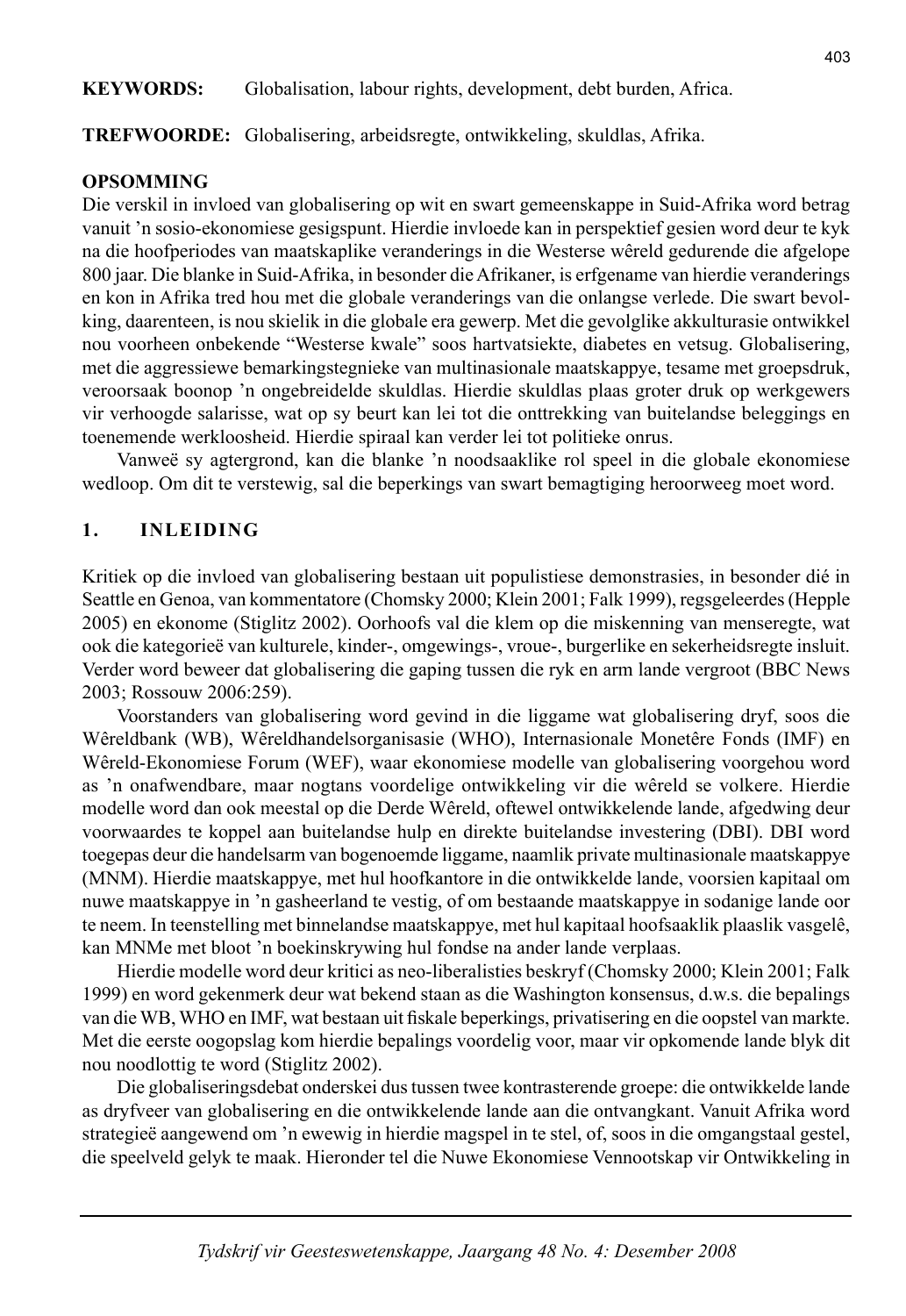Afrika (NEPAD),<sup>1</sup>'n oproep tot 'n Afrika Renaissance en die stigting van die Pan-Afrika parlement. Dis nog te vroeg om die sukses, al dan nie, van hierdie pogings te evalueer.

 Suid-Afrika (SA) bied 'n unieke sosiologiese laboratorium om die uitwerking van globaliseringsmagte te ondersoek. Onlangse artikels in hierdie tydskrif het gewag gemaak van die oorsake van armoede in SA (Sien reeks artikels in *Tydskrif vir Geesteswetenskappe* 2004). Verskeie oorsake word toegelig, maar met weinig bespreking van die sosiologiese implikasies van die ekonomiese stoomroller wat op ons afstuur. Selfs uit genoemde besprekings is dit duidelik dat 'n rasseverdeling op grond van armoede in SA bestaan. Die vraag is hoe hierdie armoede verder onder globalisering gaan ontwikkel?

Om hierdie vraag te beantwoord, moet die volgende vrae ondersoek word:

- 1. Wat is die aard van globalisering?
- 2. Hoe beïnvloed dit die verhouding tussen ontwikkelde en ontwikkelende lande?
- 3. Watter strategieë kan aangewend word tot voordeel van albei hoofgroepe om, soos ook in die omgangstaal gestel word, dit 'n wen-wen situasie te maak?
- 4. Hoe relevant is bostaande vrae vir SA?

Wat die eerste drie vrae betref, is daar 'n reuse korpus van literatuur waarvan sommige aangedui word in die voorafgaande verwysings. Ons beperk ons bespreking dus tot die laaste vraag.

 In die RSA is twee groepe opsigtelik onderskeibaar: die blanke, wat 'n erfgenaam van eeue se ekonomiese ontwikkeling is, en die swart bevolking, wat nou byna oornag die moderne tegnologiese wêreld betree. Met hoë verwagtinge, kan bygevoeg word.

 Om die betrokkenheid van die twee onderskeie groepe te waardeer, is dit insiggewend om na die beskawingspronge van die Westerse, oftewel Europese beskawings, in die verlede te kyk.

 In sy boek, *The Great Transformation,* beskryf Karl Polanyi (Polyani 1944) die ekonomiese, maatskaplike en politieke omwentelinge wat in Europa plaasgevind het, veral in Brittanje, vanaf die einde van die agtiende eeu tot die Tweede Wêreldoorlog. Polyani se waarnemings is besonder toepaslik vandag, veral in ag genome dat die historiese omwentelinge wat hy beskryf huidiglik gereflekteer word in die veranderings wat in Afrika plaasvind. Met verwysing na Polanyi se boek, beskryf Howard-Hassmann (Howard-Hassmann 2005) die huidige maatskaplike omwentelinge, wat deur globalisering veroorsaak word, as die *Second Great Transformation.* Haar argumente, egter, is merendeels van toepassing op die moderne Westerse wêreld. Om die invloed van globalisering op ontwikkelende lande te beoordeel, in besonder in Afrika, moet ons teruggaan na die eerste noemenswaardige maatskaplike omwenteling in die moderne geskiedenis, naamlik die toekenning van die Magna Carta in 1215. Vir ons doeleindes verwys ons na hierdie tydperk as die Eerste Transformasie en ondersoek ons die daaropvolgende transformasies. 'n Kronologiese tabel van die gebeure en geskrifte rakende menseregte gedurende die transformasies word gegee deur Micheline Ishay (Ishay 2003: 357-367).

# **2. MODERNE MAATSKAPLIKE TRANSFORMASIES**

Die eerste transformasie. Die Magna Carta is deur Koning John<sup>2</sup> toegeken ná eise deur die pous en die landelike Engelse baronne. Van die regte wat toegeken is, is die onafhanklikheid van die kerk teen monargale inmenging en die reg van alle vrye burgers om eiendom te besit en te erf. Dit het ook

#### 404

<sup>1</sup> Gevestigde akronieme word gebruik waar toepaslik.

<sup>2</sup> Om verwarring te vermy, word oorsese vorste deur hul nasionale name aangedui.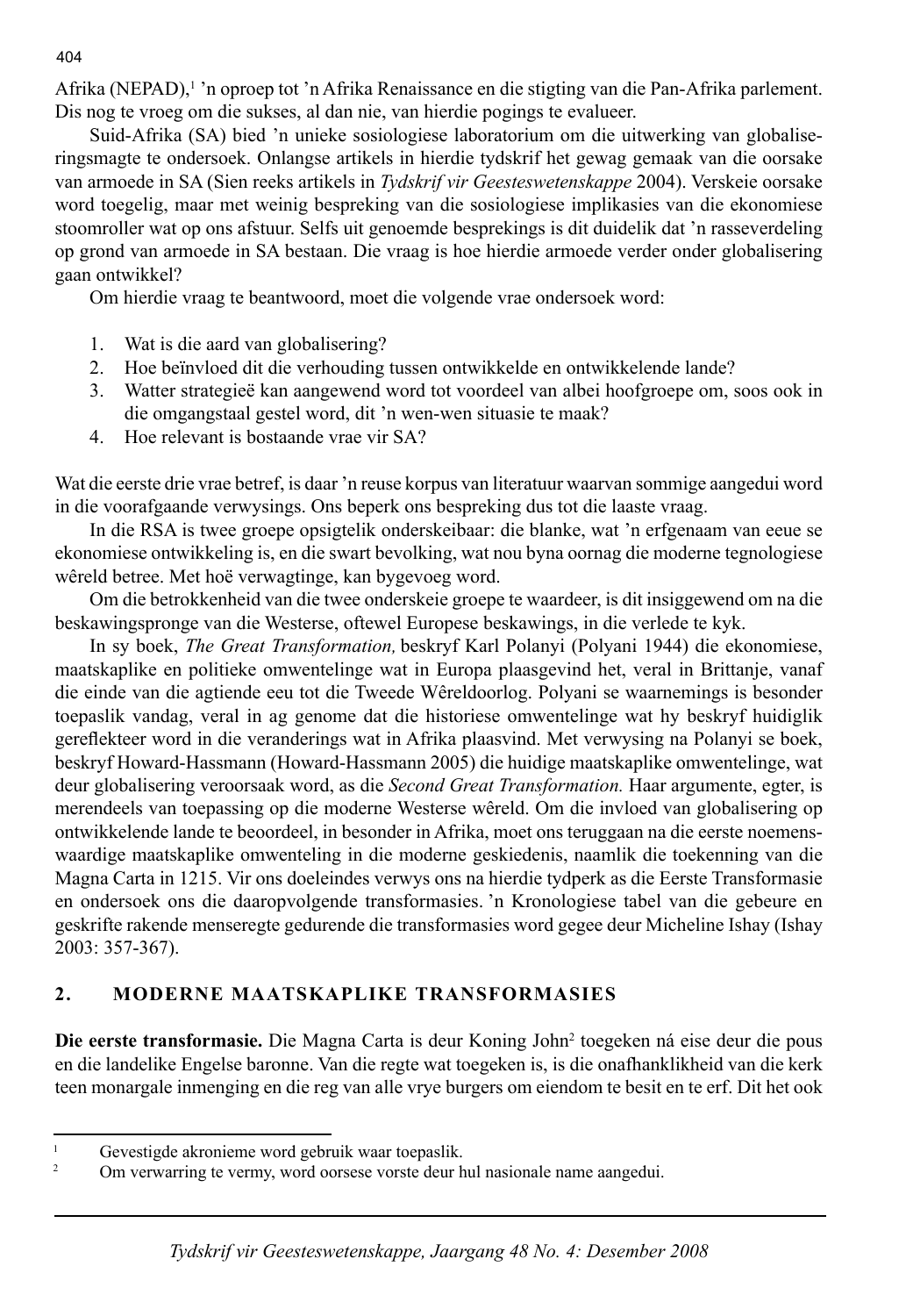die wil van die koning gebind tot onderhorigheid aan die regstaat. Hierdie handves, met wysigings, het 'n maatskaplike orde, bestaande uit 'n landelike gemeenskap onderhewig aan landhere, vir die volgende sewe eeue gevestig.

 'n Opstand het wel in 1381 uitgebreek toe onderdaniges onder leiding van Wat Tyle vir Londen binnegeval het om o.a. teen 'n hoofbelasting en teen die vasstelling van maksimum lone gedurende die arbeidstekorte ná die Swart Pes te betoog. Hierdie beperkinge was vervat in die Statuut van Arbeiders van 1351, wat ook gepoog het om arbeidsmigrasie te beperk. Die opstand is onderdruk, maar word nogtans beskou as die eerste burgerlike opstand in Brittanje in moderne tye (Encyclopædia Britannica 2006).

 'n Parlementêre stelsel het wel daarna in Brittanje ontwikkel, maar dit was eers ná die onttroning van Charles I en sy teregstelling in 1649 dat 'n parlementêre demokrasie behoorlik gevestig is. Hierdie tydperk kan as die eerste moderne maatskaplike transformasie beskou word en kan verklaar waarom geen rewolusie soos die Franse Rewolusie van 1789 in Brittanje uitgebreek het nie.

**Die tweede transformasie.** Die ingebruikneming van stoom het 'n oorwegend landelike gemeenskap van handwerkvervaardigers omskep in nyweraars en hul verwante handelaars. Hierdie tydperk, bekend as die Industriële Rewolusie, het geduur vanaf 1760 tot omtrent 1830. Dit was aanvanklik beperk tot Brittanje, waar 'n bestaande parlementêre stelsel die maatskaplike veranderings kon laat ontwikkel sonder noemenswaardige konflik met 'n regering.

 'n Nuwe werkersklas het ontwikkel wat spesialiste in die gebruik van nywerheidstoerusting geword het. Hierdie spesialisasie van arbeid het uiteindelik ontwikkel tot die eerste moderne arbeidsorganisasies vir die bevordering en beskerming van arbeiders in hul werksomstandighede. Howard-Hassmann (Howard-Hassmann 2005:5) beskryf die maatskaplike omwenteling as sodanig:

 Peasants became artisans, industrialists, members of the proletariat: they migrated from villages to cities; they moved from closed, church-based societies to open, secular communities. Most important to Polanyi was the newness of a society based only on gain, and the very rapid end of the "social," in which previously mankind had always been embedded. Market relations took over from the relations of reciprocity and redistribution which had previously regulated social life. Land had been the basis not only of peasants' economic security but also of their feeling of connection to the places and communities of their birth. It now became a commodity to be used by landlords as they saw fit, even if such use meant expulsion of the peasants. A society in which all members had relations of obligation and reciprocity to all others gave way to one in which individuals in their different roles were cut off from each other, and related to each other only within the marketplace.

Die laaste sin herinner aan die akkulturasie wat tans in Afrika voorkom.

 Die industriële rewolusie het geleidelik na ander lande uitgebrei en het omtrent 70 jaar geduur. Dit het oorvleuel met die volgende transformasie, dié van die entrepreneur.

**Die derde transformasie.** Ons beskou die aanvang van die derde transformasie as die Amerikaanse rewolusie van 1776 en die Franse rewolusie van 1789. In teenstelling met die parlementêre demokrasie van Brittanje, was hierdie twee lande onderhewig aan óf 'n vreemde heerser soos in Amerika, óf 'n aristokrasie soos in Frankryk. Die Franse rewolusie het handelaars en fi nansiers as 'n nuwe politieke mag ingelui. Die landelike gemeenskap, of kleinboere, het grotendeels buite die rewolusie gebly en was selfs gekant daarteen.Grootskaalse wreedhede is teenoor hulle gepleeg (Von Kuehnelt-Leddihn 1991). Hulle het omtrent 30% van die tereggesteldes verteenwoordig, terwyl die aristokrasie ongeveer 8% was.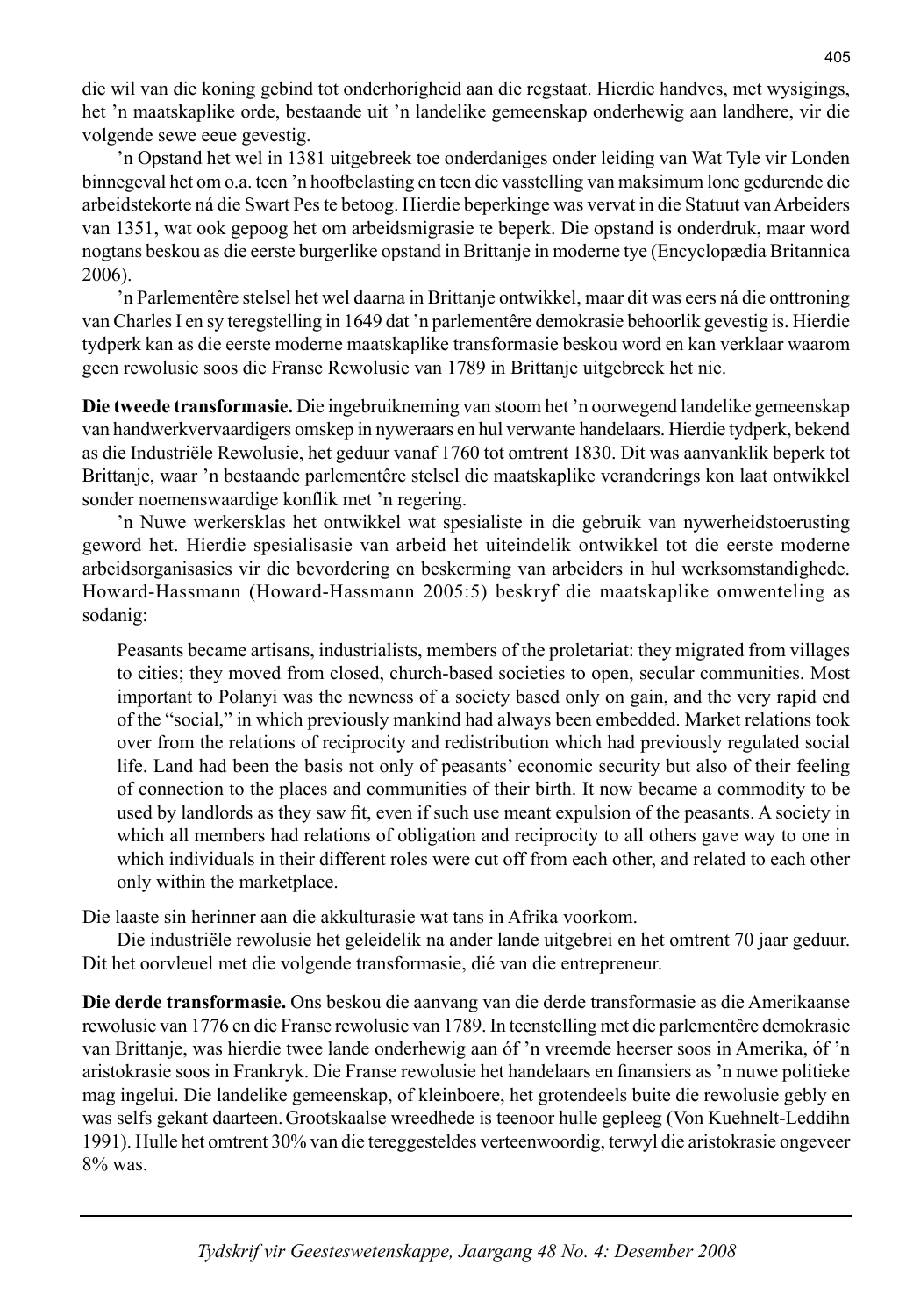Beide in Amerika en Europa het die onafhanklikheid van die gewone burger en sy individualisme gelei tot private inisiatief en die ontwikkeling van moderne handel.

 Hierdie tydperk het met die Tweede Wêreldoorlog (WO II) geëindig en het omtrent 140 jaar geduur.

**Die vierde transformasie.** Die vierde transformasie duur vanaf die einde van WO II tot omtrent die 1980's. Gedurende hierdie tydperk van 80 jaar het nuwerwetse materiale en tegnologieë ontwikkel uit die behoeftes van die oorlog: Plastiek, sintetiese brandstowwe, neweprodukte van steenkool as plaasvervangers vir natuurlike produkte, elektroniese kommunikasie en bowenal die atoombom en kernenergie. Interkontinentale missiele met kernkoppe het die planeet laat krimp tot waar elke kol blootgestel is aan vyandelike aanvalle. Die gevolglike vrese, gekoppel aan die Koue Oorlog, het 'n angstige jaagtog op tou gesit, wat op sy beurt gelei het tot nuwe tegnologieë, veral in rekenaars en kommunikasie. Die wêreld het inderdaad die globale gemeenskap betree.

**Die vyfde transformasie.** Ons het nou die vyfde transformasie betree, wat ook as die globale era beskryf word. Dit het begin met satellietkommunikasie en rekenaartegnologie en het op dreef gekom in die 1990's, skaars 18 jaar gelede. Dit kenmerk een van die ingrypendste sosio-ekonomiese omwentelings in die geskiedenis. Die tempo van verandering steek die pogings verby van geskiedskrywers, maatskaplike kommentatore en bowenal regsgeleerdes, om tred te hou.

 Indien ons die tweede en derde transformasies saamvat, sien ons dat die opeenvolgende transformasies respektiewelik 700, 180, 40 en 15 jaar geduur het. Ons leef in versnelde tye en ons moet onsself afvra wat uit die vorige transformasies geleer kan word, asook of ons die tyd gegun gaan word om weldeurdagte oplossings te vind wat op die lesse van die verlede gegrond is.

## **2.1 Implikasies**

Bogenoemde transformasies is gedryf deur Europeërs en die tempo van die veranderings is alleenlik bepaal deur die vaardighede van die innoveerders. Die grootste deel van die res van die bevolking het gewoonlik vinnig by die gepaardgaande kulturele veranderings aangepas. Hierdie bevolkings het ook grootliks as homogene groepe in Noord-Amerika en Wes-Europa ontwikkel. Daar moet gelet word op die toenemende tempo van die veranderings, vanaf 700 tot 15 jaar per tydvak.

 Die Afrika kontinent het tot met dekolonialisering nie as 'n geheel deel gehad in hierdie transformasies nie, en ook maar net tot 'n beperkte mate daarná. Met globalisering word hierdie kontinent nou in die nywerheidslande se arena geslinger van hoë tegnologie, snelle kommunikasie, snelvoedsel en snel alles. In SA sien ons 'n skielike akkulturasie, gedryf deur kommersiële reklame, om landelike bevolkings te omskep in verbruikersgemeenskappe. Dit is nog te vroeg om die voordele of nadele van hierdie akkulturasie te evalueer, maar ons kan hierdie veranderings vergelyk met dié waarna Howard-Hassmann hierbo verwys. "A society in which all members had relations of obligation and reciprocity to all others" is 'n beskrywing van "oeboentoe," en hierdie menslikheid van Afrika word nou verweer deur die wedywering en nyd kenmerkend van 'n kommersiële sisteem. Benewens toename in sielkundige stres, verander eetpatrone so vinnig dat voorheen "Westerse kwale" soos hoë bloeddruk, hartvatsiektes en diabetes nou hul tol begin eis. Tydens 'n internasionale kongres in September 2006 oor vetsug het die Suid-Afrikaanse afgevaardigde, Professor Tess van der Merwe, verklaar dat "trade channels were mobilised by the first world to offload food in the third world because of overproduction in the first world." (*Weekend Post* 2006:1). Sy het gewaarsku dat hierdie voedsel – hoofsaaklik suiker of stowwe met hoë onversadigde vette – 'n vetsugepidemie in die derde wêreld aandryf. Statistiek RSA se volwassesterfteverslag van September 2006 toon dat sedert 1997 sterftes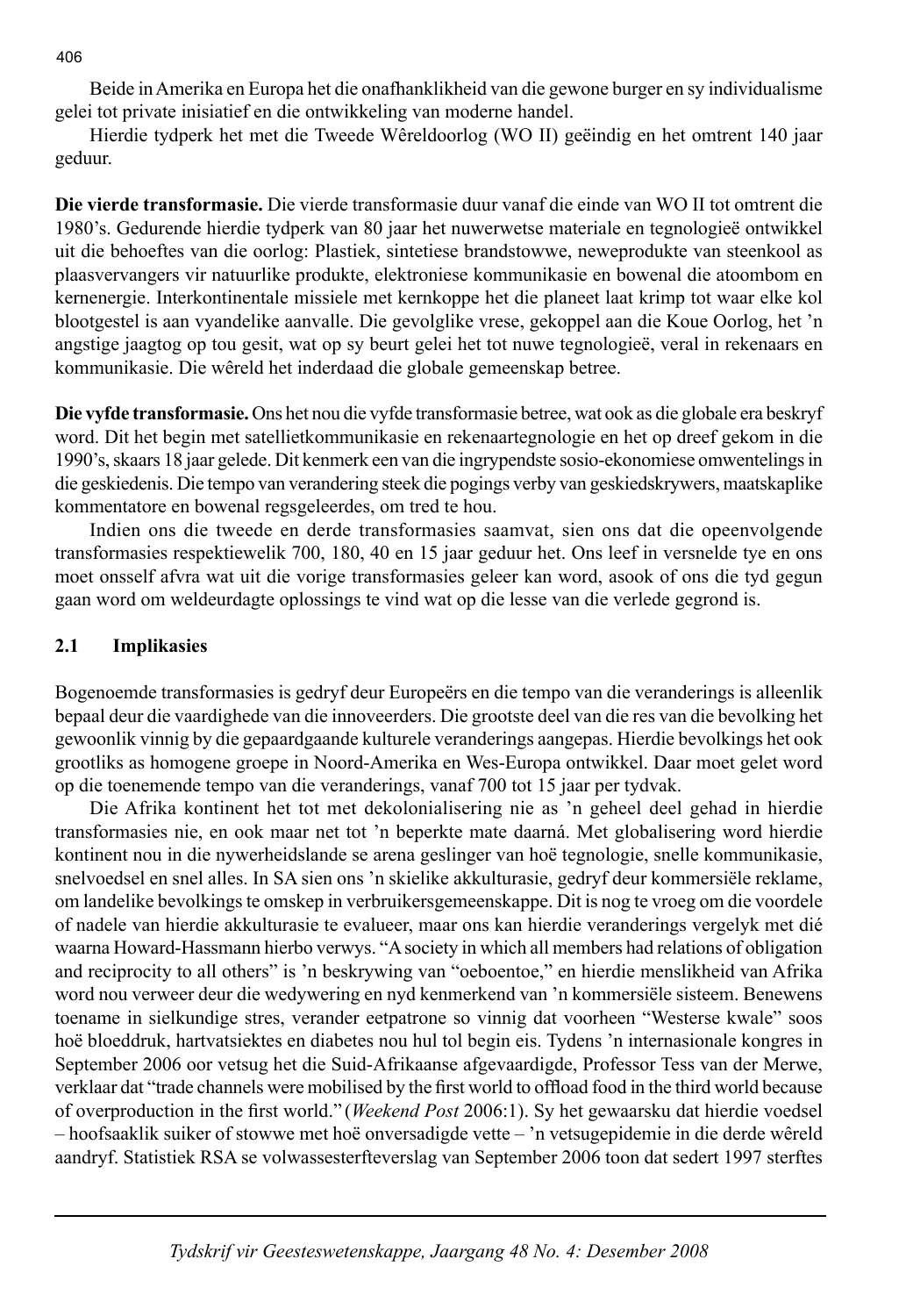a.g.v. oorgewig en diabetes met 35 persent toegeneem het vir mans en met 18 persent vir vrouens. Dit word verwag dat die syfers gaan verdubbel oor die volgende 10 tot 15 jaar (StatsSA 2006).

 Tans word die globaliseringsdebat bepaal deur normatiewe faktore soos konvensies en regsbeginsels, en word die substrata van kulturele trauma meestal geïgnoreer. Hiervoor is 'n ontkenning van die probleem deur die breë gemeenskap grotendeels verantwoordelik.

 Die beskuldiging van kulturele imperialisme word gereeld na internasionale liggame gewerp wat poog om menseregte van Westerse oorsprong op Afrika af te dwing. Howard-Hassmann (Howard-Hassmann 2005:18) kritiseer dit as volg:

 And it appears that globalization is forcing onto an unwilling world the conditions of early Western European capitalism, ignoring the international human rights laws that now prohibit those conditions. According to Richard Falk, neo-liberal capitalism is characterized by "liberalization, privatization, minimizing economic regulation, rolling back welfare, reducing expenditure on public goods, tightening fiscal discipline, favoring freer flows of capital, strict controls on organized labor, tax reductions, and unrestricted currency repatriation" [Falk 1999]. Falk's description fits the picture of the conditions often imposed by the International Monetary Fund on borrowing countries [Stiglitz 2002:43-52]. In effect, the IMF imposes these conditions without regard for the immorality implicit in forcing non-Western, mostly nonwhite human beings of the late twentieth and early twenty-first centuries to live in conditions known to have been intolerable in the white West two centuries ago.

Indien daar nie gehoor gegee word aan hierdie protesterende stemme nie en hulle bloot afgeskryf word as agterlik of oningelig, bestaan 'n gevaar dat pogings om die nadele van globalisering in die ontwikkelende lande te beperk, vertraag kan word of selfs die pad byster kan raak. Hierdie siening word deur Kleynhans beklemtoon in sy bydrae in hierdie tydskrif (Kleynhans 2004).

## **3. SKULD AS 'N LEEFWYSE**

Die Groot Depressie van die 1930's was 'n skok vir die vryemarkdoktrine. Vir die eerste keer is besef dat die kapitalistiese sisteem gebrekkig is en tot grootskaalse werkloosheid kan lei. Tot konsternasie van die Weste was dit juis die gebreke wat in die kommunistiese ideologie uitgewys word. Om 'n soortgelyke krisis in die toekoms te verhoed, het 'n groep finansiers en regeringshoofde in Julie 1944 te Bretton Woods, New Hampshire saamgekom. Die byeenkoms het bekend geword as die VN Monetêre en Finansiële Konferensie.

 Die Keynesiaanse teorie van ekonomie is by hierdie konferensie gebore. Stiglitz (Stiglitz 2002:11) som dit as volg op:

 The British economist John Maynard Keynes, who would later be a key participant at Bretton Woods, put forward a simple explanation, and a correspondingly simple set of prescriptions: lack of sufficient aggregate demand explained economic downturns; government policies could help stimulate aggregate demand. In cases where monetary policy is ineffective, governments could rely on fiscal policies, either by increasing expenditures or cutting taxes. While the models underlying Keynes's analysis have subsequently been criticized and refined, bringing deeper understanding of why market forces do not work quickly to adjust the economy to full employment, the basic lessons remain valid.

Daar is egter 'n onderliggende nadeel aan die skep van "aggregate demand," oftewel versamelde aanvraag: die skep van verbruikerskuld.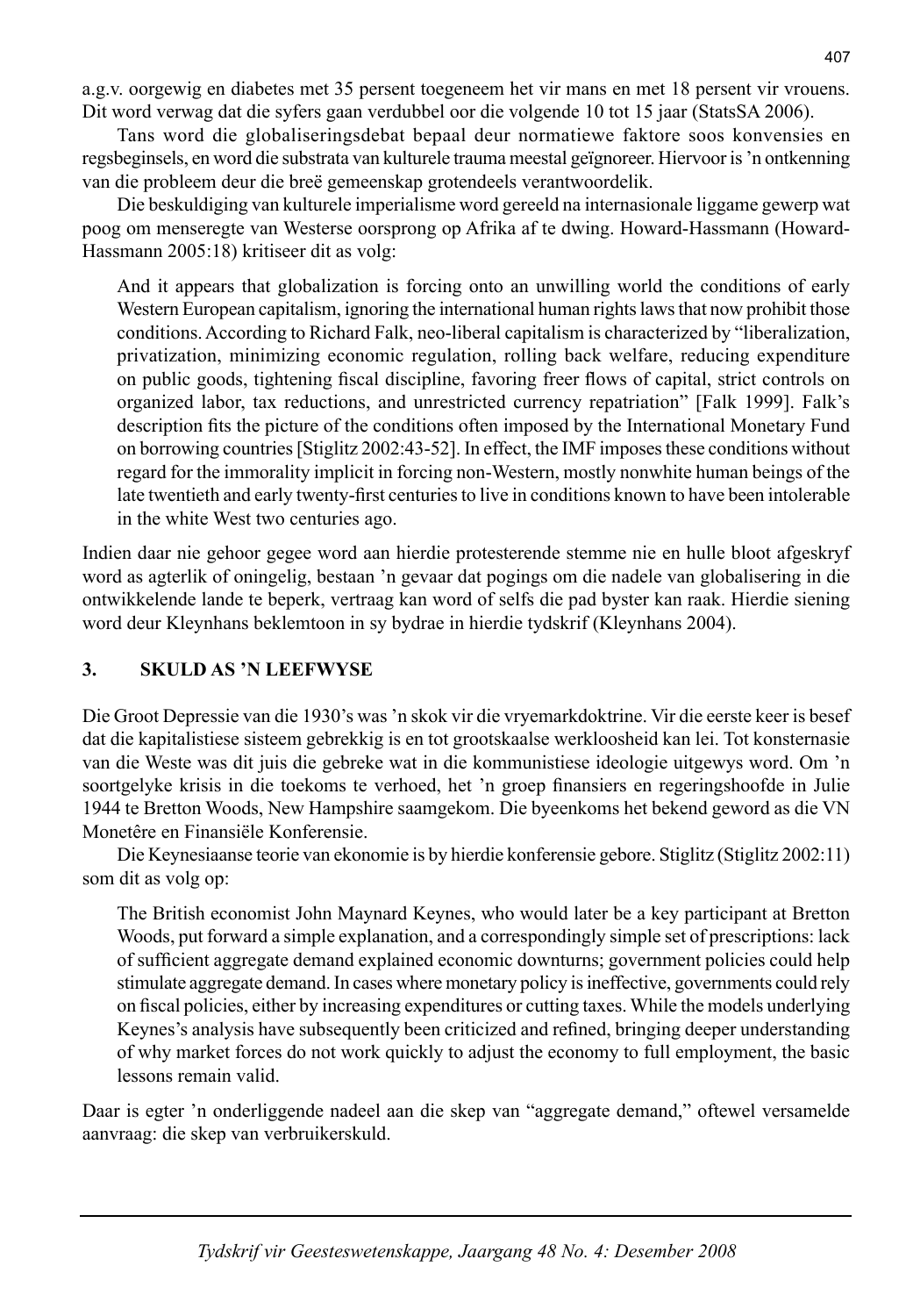Voor Bretton Woods is skuld aangegaan vir ontwikkeling of vir gebeurlikhede. Die doktrine van versamelde aanvraag het hierdie ekonomiese omgewing verander van "wat ons nodig het" tot "wat ons wil hê." Hierdie verandering het die geboorte van die verbruikersgemeenskap ingelui.

 Huurkoop was 'n onbekende begrip voor die Depressie; nou is dit deel van ons alledaagse lewe, indien nie 'n vereiste vir die groei van 'n land se ekonomie nie. Verbruikers word nou deur reklame, maar veral deur groepsdruk, aangemoedig om op skuld te koop, en selfs voorheen landelike gemeenskappe word in hierdie maalstroom ingetrek.

 In beginsel word beskerming teen skuldverslawing gebied deur die vasstelling van rentekoerse deur 'n sentrale regeringsbank. Die vrese vir hoër rentekoerse blyk egter geen belemmering te wees vir koop op krediet nie (*Die Burger* 2007:9) en stimuleer eerder eise vir hoër salarisse. Onrealistiese salariseise sal besighede laat sluit, wat presies die werkloosheid sal skep wat Keynes wou verhoed het.

 Hierdie scenario voorspel ekonomiese en politieke chaos in ontwikkelende lande. MNMe sal alleenlik in lande belê waar daar 'n aansienlike en vrye vloei van kapitaal is, d.w.s. in 'n verbruikersklimaat wat winste besorg. Waar die winste egter verweer word deur onrealistiese salariseise sal DBI net ingekort word. Waar die vloei van kapitaal ook nie gerugsteun word deur die ontwikkeling van nywerhede en dienste nie, sal 'n inflasiespiraal tot ekonomiese ineenstorting lei. 'n MNM sal dan net sy tentpenne lig en verskuif na 'n ander "ontwikkelende" land.

 Werkskepping is 'n kritieke aspek van die ekonomiese ideologie van die SA regering. Maar werkskepping en verbruikerskuld voer nou 'n potensiële dodedans uit. Sonder die nodige DBI om nuwe nywerhede of dienste te skep, sal werksgeleenthede daal en 'n kunsmatige welvaart gegrond op verbruikerskuld verder uitgebrei word. Hierdie welvaart kan net van korte duur wees. Die langtermynresultate kan ekonomies en polities rampspoedig wees (RSG 2007). Die huidige arbeidsonrus dui op tweespalt tussen die SAKP en COSATU aan die een kant, en die ANC aan die ander kant oor juis hierdie siening van ekonomiese welvaart. Die ANC moet self 'n eierdans uitvoer om beide die georganiseerde arbeid en MNMe te akkommodeer. Die Zimbabwe alternatief kan nie 'n opsie wees nie.

 Globalisering hou ook 'n direkte bedreiging in vir arbeidsverhoudinge in SA. Veral Asiatiese lande met laer arbeidstandaarde ding op ongelyke vlak met plaaslike nywerhede mee. Die balans tussen arbeid en welvaart is egter nie eenvoudig nie. In 'n toespraak op 13 Junie 1997 pleit die destydse minister van arbeid, Tito Mboweni, dat werkers in SA beskerm moet word teen sodanige ongelyke mededinging (Mboweni 1997). In September 2006, egter, spreek hy as president van die reserwebank hom uit teen invoerkwotas vir tekstielware vanuit Asië (Mboweni 2006).

## **3.1 Die huidige wêreldwye fi nansiële ineenstorting**

Die huidige ineenstorting (Julie – September 2008) van lank-gevestigde banke in die ontwikkelde lande, die VSA in besonder, is 'n onheilspellende simptoom dat alles nie meer volgens die Keynesiaanse doktrine verloop nie. Persoonlike skuldlas het so toegeneem dat die *US National Association for Business Economics* (NABE) in Augustus 2007 gewaarsku het dat "The combined threat of subprime loan defaults and excessive indebtedness has supplanted terrorism and the Middle East as the biggest short-term threat to the US economy." (NABE 2007). Terselfdertyd het die persoonlike skuldlas in Brittanje sodanig toegeneem dat die Britte nou meer geld skuld as wat die nasionale ekonomie in een jaar kan genereer (Daily Telegraph 2007). Die hoofekonoom by die Britse firma, Grant Thornton, waarsku dat "Britain's huge level of consumer debt is symptomatic of the country's well-established 'buy-now, pay-later' culture. We can no longer generate enough yearly GDP to cover the amount we owe and need next year's income to cover this year's debts." (Daily Telegraph 2007).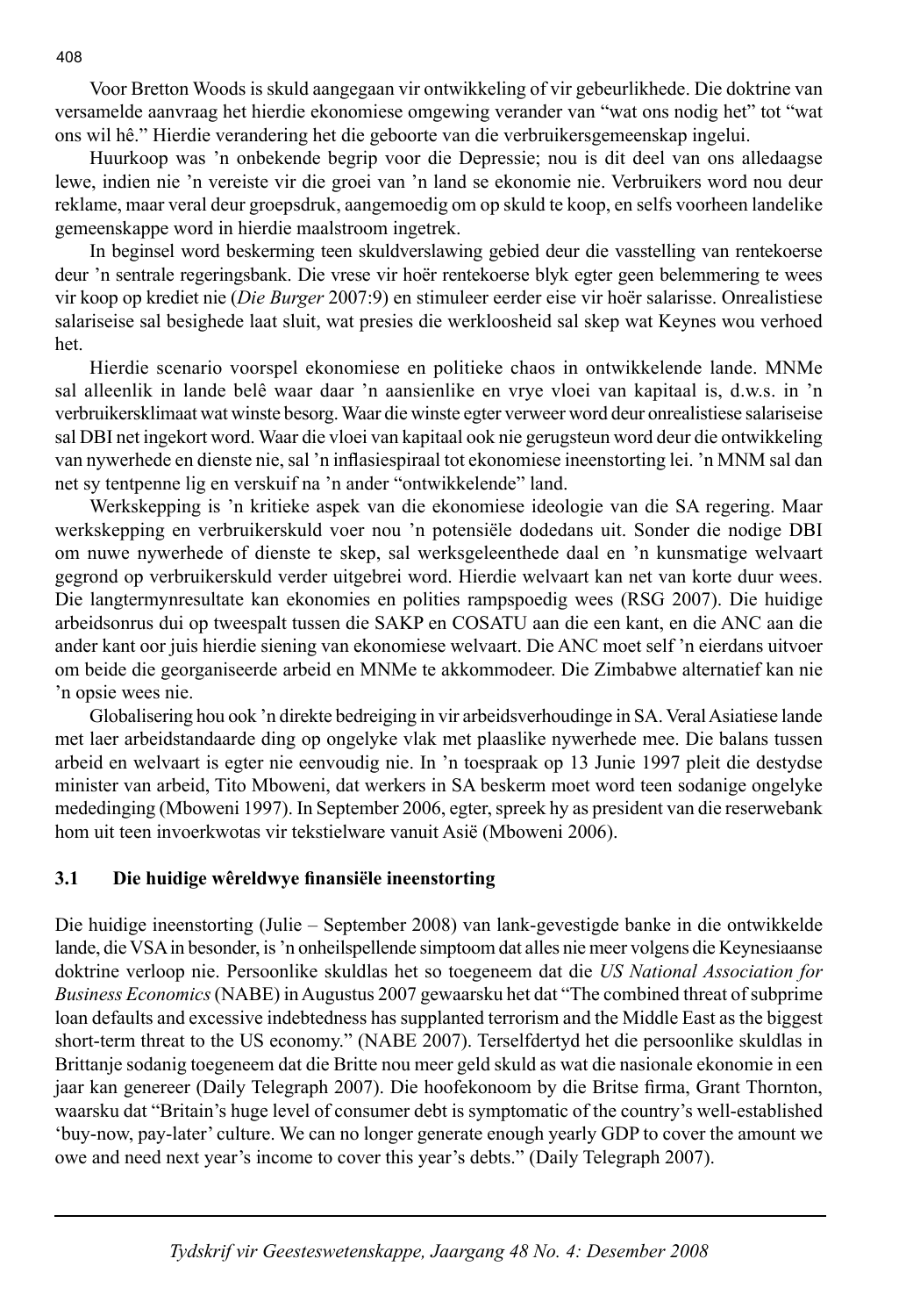In SA het huishoudelike skuld 'n rekord 76 persent van bruikbare inskomste bereik, terwyl die koste om daardie skuld te administreer vanaf 9 persent tot 9.5 persent in die eerste kwartaal van 2007 toegeneem het (Engineering News 2007).Ongeag die waarskuwings van die President van die Reserwebank en die instelling van die Kredietwet, gaan spandabelrigheid onstuitbaar voort (Sake24 2007).

 President George Bush stel nou maatreëls in werking om van die bankrot instellings te red. Lede van die Huis van Verteenwoordigers onderhandel ook vir die beskikbaarstelling van reuse bedrae vir die wankelende instellings. Wat hier gebeur, is ingryping deur die staat, in teenstelling met die fundamentele vryemarkfilosofie van Bretton Woods. Volgens hierdie filosofie moet firmas, wat nie die mas in die vryemark opkom nie, net eenvoudig tot niet gaan. Die VSA beweeg dus in beginsel in die rigting van sosialisme. Dit is ironies dat die Bretton Woods beginsel dat verbruikersskuld, oftewel "aggregate demand", wat as teenvoeter vir sosialisme moes dien, juis nou die vryemarksisteem kan vernietig. Die implikasies hiervan in die ontwikkelende lande, in besonder dié in Afrika, sal tot ekonomiese chaos lei. Dit word ondersteun deur die firma Morgan Stanley, wat voorspel dat kapitaalvloei na banke in ontluikende ekonomieë met 25% gesny kan word (Morgan Stanley 2008). Dit laat hierdie lande net met een uitweg: om sover moontlik selfversorgend te wees. In hierdie opsig sal die blanke komponent van ons samelewing krities belangrik word.

# **4. DIE AFRIKANER EN GLOBALISERING**

Die Afrikaner is in 'n besonder unieke posisie in die globaliseringsdebat deurdat hy<sup>3</sup> met 'n voet in beide die ontwikkelde en ontwikkelende omgewings staan. Trouens, die Afrikaner is 'n produk van een van die vroegste globaliseringsprogramme, naamlik die VOC se vestiging van 'n halfwegstasie aan die Kaap. Die aanpassing by Westerse kultuurwaardes sal hom ook nie ontwrig soos vir sy swart landgenote nie. Die Afrikaner kan dus gesien word as 'n bate vir Afrika as 'n geheel: 'n inboorling van Afrika met 'n Westerse vernuf om suksesvol aan die globaliseringsresies deel te neem.

 Hiermee word nie bedoel om afbreuk te doen aan die bydrae van sy Engelstalige landgenoot nie, maar laasgenoemde het vir 'n groot deel van ons geskiedenis die voordeel van 'n Britse naelstring gehad.

 Ons kyk kortliks na die ontwikkeling van die Afrikaner, maar nou uit die oog van 'n globaliseringswaarnemer.

 Seker die treffendste voorbeeld is die groep van hoofsaaklik ongeletterde trekboere wat binne een geslag die ZAR gevestig het met 'n tegnologie gelyk aan ander in die Westerse wêreld. Die tegnologie is nou wel deur mynmagnate ingevoer, maar die uitbreiding en bestuur van die talle newenywerhede is bepaal deur 'n Afrikaner regering. In die gewapende konfrontasie met die Britse Ryk het die Britse leër spoedig ontdek dat hulle teen gesofistikeerder wapentuig as hul eie te staan gekom het.

 Onder leiding van genl. J. C. Smuts is SA as 'n moderne nywerheidsland gevestig met bypassende wetenskaplike ondersteuning (Wagener 2005). Nog dramatieser is die ontwikkeling en navorsing gedurende die internasionale boikot teen SA. Gekonfronteer deur die afsny van kernmateriaal vir ons nywerhede, het 'n groep wetenskaplikes SA se eiesoortige uraanverrykingsproses ontwikkel.4 Van die talle ander prestasies, gebore uit nood, is SASOL se brandstofontwikkeling en DENEL se

<sup>3</sup> Die manlike term in die sin van 'man' as 'mens' word gebruik.

<sup>4</sup> Die beginsels van SA se unieke uraanverrykingsproses is ontwikkel deur Pierre Haarhoff en Wally Grant. Hierdie prestasie is persoonlik aan die skrywer deur Philip Morrisson, een van die bouers aan die eerste atoombom, beskryf as een van die merkwaardigste prestasies van die huidige tyd. Die meganisme is deur Haarhoff beskryf (Haarhoff 1976). Sien ook http://www.cns.miis.edu/research/safrica/.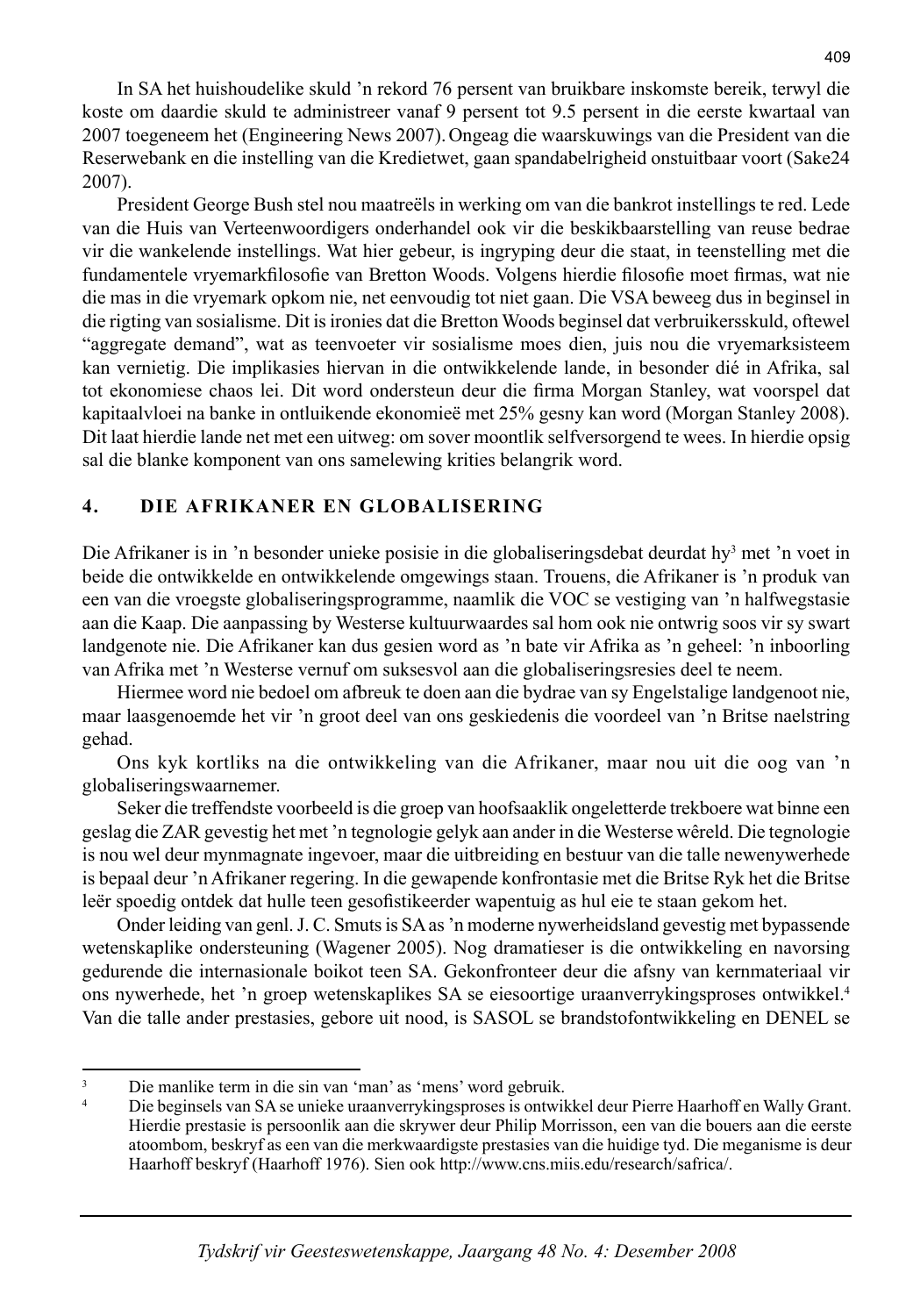gesofistikeerde wapentuigproduksie en missielprogram. Baanbrekerswerk is in talle takke van die wetenskap verrig.<sup>5</sup>

 As die stof oor die Afrikaner se politieke verlede bedaar het, behoort hy as 'n globaliseringsvennoot in Afrika gesien te word. Weens sy lang verbintenis tot die kontinent is dit die enigste inheemse groep, nou tesame met sy Engelse landgenote, wat 'n unieke Afrika strategie kan aanpas by die snelle veranderinge wat oor die kontinent spoel. In teenstelling met ingevoerde tegnokrate en investeringsmaatskappye is dit in die Afrikaner se eie belang om van hierdie kontinent 'n sukses te maak. Hierdie vennootskap kan egter net slaag indien die bydrae wat die Afrikaner kan maak, en dié van die blanke in die algemeen, nie ingeperk word deur maatreëls soos regstellende aksie nie. In hierdie verband kan ons, weereens, niemand gesaghebbender aanhaal as die president van die reserwebank nie. Tydens 'n ontbytsessie in Johannesburg toe hy die dilemma bespreek het van swart amptenare wat groener weivelde soek net nadat hulle opgelei en aangestel is, het hy gesê: "I get so upset... I'm stopping this recruitment of black people. I'm okay with my Afrikaners. They stay and do the work and become experts." (Delport 2006).

# **BIBLIOGRAFIE**

BBC News 2003. http://news.bbc.co.uk/2/hi/business [24 September 2003].

- Chomsky, N. 2000. Anti-capitalism: What Next? *Socialist Review* October, 245.
- *Daily Telegraph* 23 Augustus 2007.
- Delport, R. 2006. *Finweek*, 5 Oktober 2006.

*Die Burger*, 23 September 2006.

Encyclopædia Britannica, Chicago 2006, inskrywing **'**Peasants' Revolt.'

Engineering News 2007. Mboweni warns on inflation, hints on rates, 6 Augustus 2007.

Falk, R.1999. *Predatory Globalization: A Critique*. Oxford: Blackwells.

- Haarhoff, P.C. 1976. Die helikoontegniek vir isotoopverryking. *Tydskrif vir Natuurwetenskappe*. 6 (3/4): 68- 126.
- Hepple. B. 2005. *Labour law and global trade*. Oxford: Hart Publ..
- Howard-Hassmann, R.E. 2005. The Second Great Transformation: Human Rights Leapfrogging in the Era of Globalization. *Human Rights Quarterly* 27(1):1-40.
- Ishay, M.R. 2003. *The history of human rights*. Univ. California Press.

Klein, N. 2001. *No Logo,* Flamingo Books.

- Kleynhans, E.P.J. 2004. 'n Geïntegreerde benadering tot die armoedevraagstuk met inagneming van ekonomie en kultuur. *SATGW* 44(2/3): 181 – 192.
- Mboweni, T. 1997. Toespraak deur die minister van arbeid, Tito Mboweni, by die 85ste byeenkoms van die Internasionale Arbeidskonferensie op 13 Junie 1997, Genéve, *Making globalisation work for us all.*
- Mboweni, T. 2006. Die Burger, 23 September 2006.
- Morgan Stanley 2008. RSG nuus 29 September 2008.
- NABE (National Association for Business Economics) 2007. Subprime and Credit Top Short-Term Threats to U.S. Economy. http://www.nabe.co./publib/pol/07/08/index.html.
- Polanyi, K. 1944. *The Great Transformation: The Political and Economic Origins of Our Time*.
- Radio Sonder Grense (RSG) 2007. Op 6 Augustus 2007 berig RSG dat ABSA en Nedbank ernstige waarskuwings rig oor opgehoopte skuld.
- Rossouw, J. 2007. 'n Kritiese beskouing van die Accra-verklaring. *SATGW*, 47(2):259-274.
- Sake24 2007. Kredietwet, hoër rente laat skuldmakers g'n spoed verloor, *Die Burger,* 1 Augustus 2007.

StatsSA 2006. http://www.statssa.gov.za/. [1 Oktober 2007]

Stiglitz, J.E. 2002.*Globalization and its discontents*. Allen Lane (Penquin Books).

<sup>5</sup> Hierdie artikel moet ook erkenning gee aan 'n wêreldleier in fisiese chemie, prof. Victor Pretorius, wat in 'n ontvankliker internasionale klimaat groter erkenning vir sy baanbrekerswerk in chromatografie sou ontvang het. Pierre Haarhoff was ook sy doktorale student.